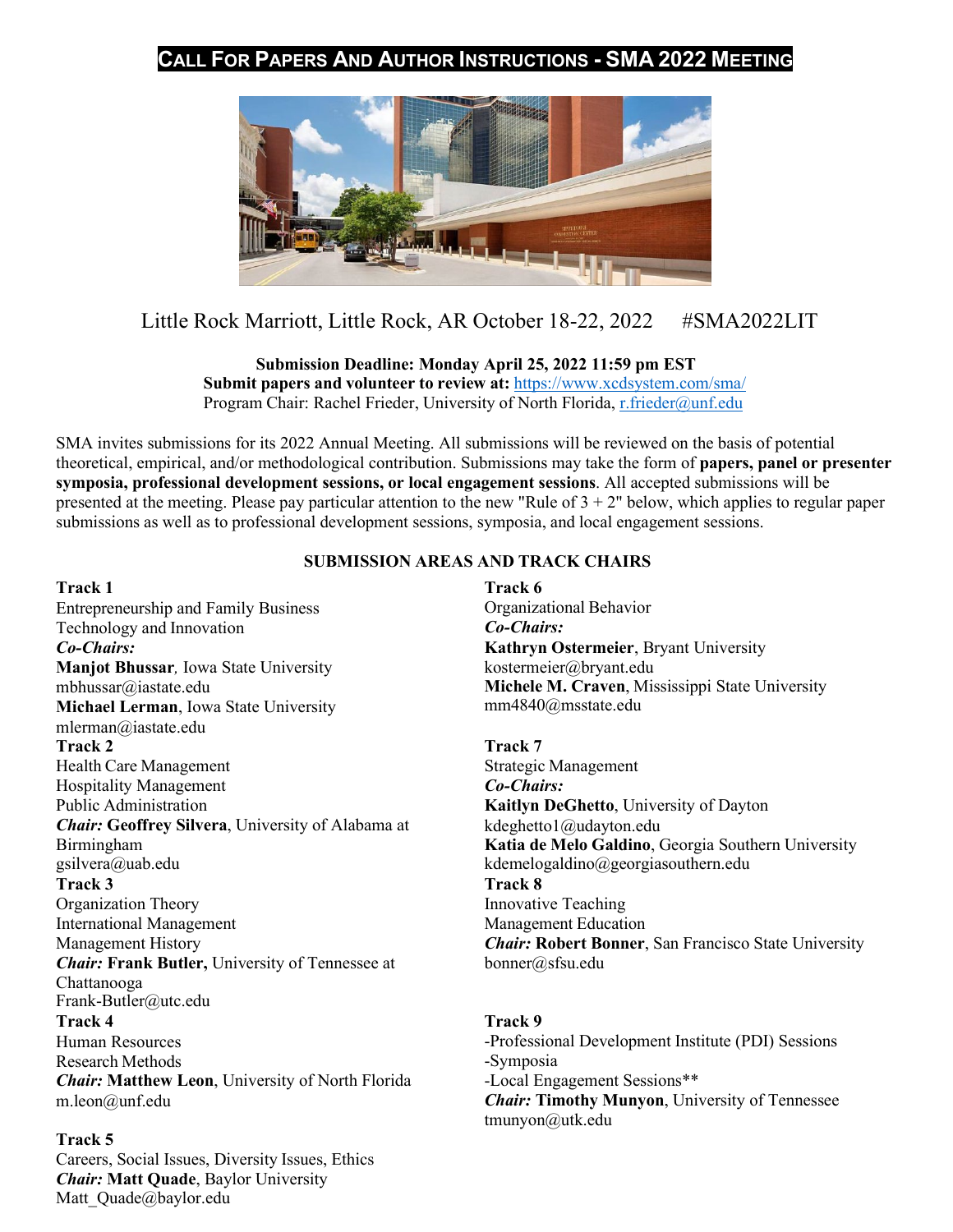## **OUTSTANDING PAPER AND DOCTORAL STUDENT PAPER AWARDS**

Subject to review, Outstanding Paper and Outstanding Doctoral Student Paper Awards will be given in each track. There also will be overall Outstanding Paper and Outstanding Doctoral Student Paper Awards. Doctoral student papers may have multiple authors, but the first author must be a doctoral student at the time of submission. SMA reserves the option to withhold awards in any category in the event there are no submissions of sufficient quality.

## **PAPER DEVELOPMENT WORKSHOP**

Up to two papers per track of those accepted in Tracks 1 - 7 will be selected for optional participation in a Paper Development Workshop (PDW) to be held virtually and/or at the 2022 meeting. The purpose of this workshop is for authors to receive feedback from experienced researchers with a goal toward enhancing the publication potential of their conference papers. Invitations to participate in the PDW will be based on reviewer recommendations, author interest, and the availability of senior researchers with the requisite expertise. Although by invitation only, this workshop is open to scholars at all career stages. In the event we are unable to accommodate all who are eligible and who wish to participate, invitations will be prioritized for junior scholars (i.e., non-tenured assistant professors) and doctoral students. The Paper Development Workshop will be coordinated by Timothy Munyon, University of Tennessee.

## **SUBMISSION GUIDELINES**

- All submissions must be made online at [https://www.xcdsystem.com/sma/](http://www.xcdsystem.com/sma/abstract/index.cfm) no later than April 25, 2022 at 11:59 pm Eastern Standard Time. The deadline is firm, and no extensions will be granted.
- Only complete papers should be submitted. Incomplete or undeveloped papers will be returned without review.
- Authors are expected to abide by the SMA Code of Ethics, available at https://bit.ly/3zdJkK1
- Before entering SMA's blind review process, all submitted papers will be evaluated via electronic plagiarism software (self and others). Papers that do not pass this evaluation will be returned to the authors and will not be entered into the blind review process.
- Submitted papers must not have been previously presented or scheduled for presentation, nor published or accepted for publication. Submitted papers may be submitted to a journal (but not a conference) after the SMA submission deadline, but must not appear online or in print before the 2022 SMA meeting. Subsequent publication, with proper acknowledgement, is encouraged.
- If a paper is accepted, at least one author (for panel discussions, every author) must register and present the work at the conference. If at least one author of an accepted paper is not registered for the conference by September 29, 2022, the paper will be removed from the program.
- The maximum length of paper submissions is 30 pages. This limit includes the entire paper (body of the text, notes, appendices, abstract, references, tables, and figures). Manuscripts should be double spaced with 1 inch margins on all four sides. The page setup should be for standard U.S. letter size (8.5 x 11 inches). Manuscripts should be prepared in Times New Roman font, size 12.
- Paper format should follow the *Journal of Management's* Style Guide found at [https://journals.sagepub.com/pb-assets/cmscontent/JOM/JOM\\_Style\\_Guide\\_revised\\_2017.pdf](https://journals.sagepub.com/pb-assets/cmscontent/JOM/JOM_Style_Guide_revised_2017.pdf) Nonconforming submissions will be returned without review.
- The entire paper must be in a **single document**, typically created in Microsoft Word and then converted into an Adobe pdf file for final submission. Be sure to remove the paper title page before saving the document as a pdf file. Paper submissions will be blind reviewed; thus, no author names or other identifying information should appear anywhere in the manuscript (not even on the title page). Please right click on the final Adobe pdf file, go into "Properties," then "Additional metadata," and delete all author, title and paper metadata information (keyword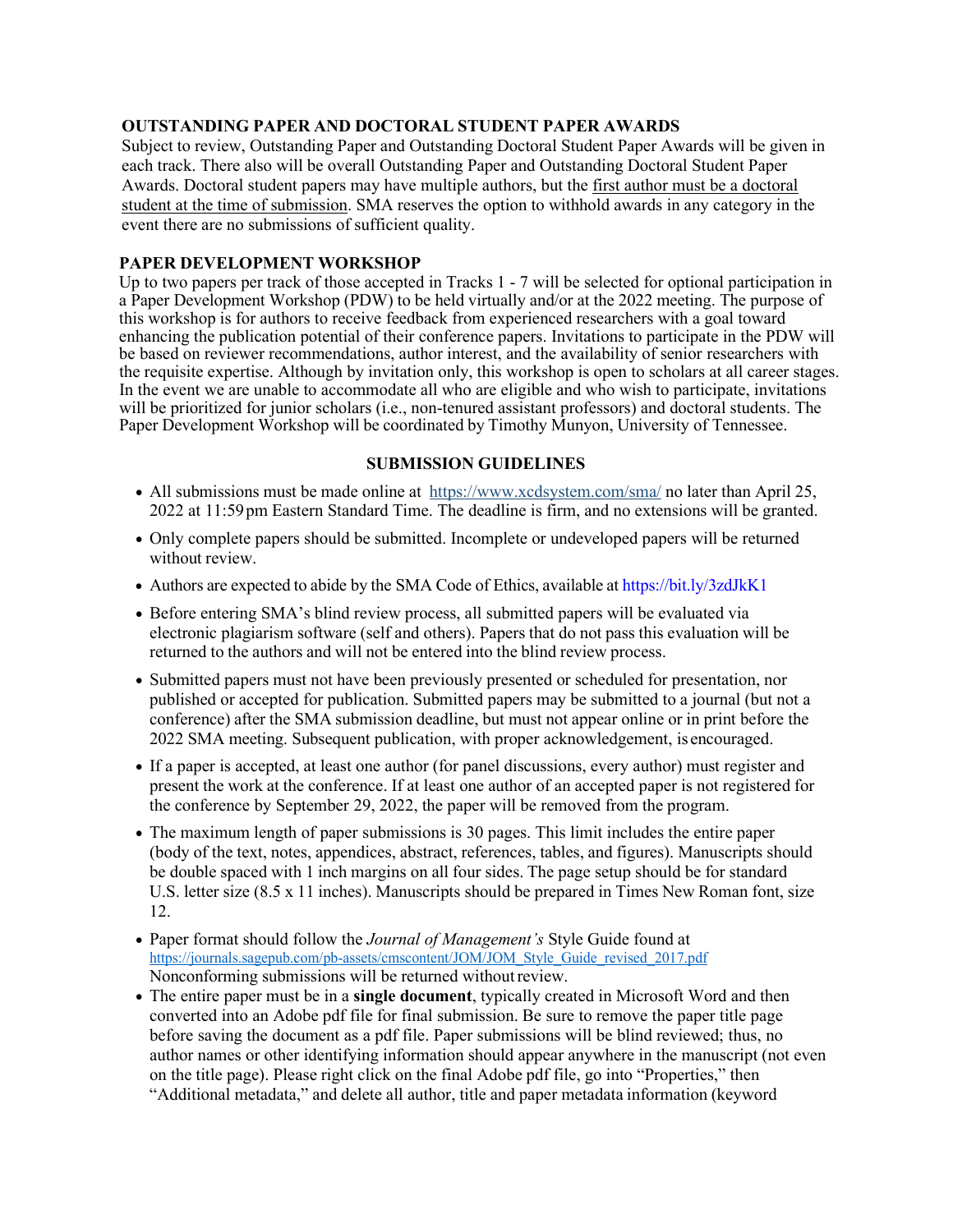information can be left in the document). Submitters also must remember to remove embedded or hidden comments, track changes, color changes, and highlighting unless appropriate and necessary for the submission. Symposia, panel discussions, and PDI submissions can contain author information, as these are not blind-reviewed.

A sample of a correctly formatted paper can be found at <https://bit.ly/2kJsG4O>

• *New "Rule of 3 + 2"*: No one is allowed to be included as an author, presenter, or session facilitator on more than three submissions to the first eight paper tracks. This rule applies to all session submitters at the submission deadline, to ensure that all SMA members have an equitable opportunity to actively participate in SMA conferences. In addition, SMA members are allowed to submit up to two Track 9 submissions. Track 9 submissions include all of the SMA PDI, symposium, and local engagement sessions. To summarize, SMA members are allowed to submit up to three papers and/or serve as a session author or presenter for up to three papers in the first eight paper tracks, with the initial "Rule of Three" being applied at the submission deadline. In addition, SMA members can submit up to two additional proposals where they are a panelist or presenter for Track 9 sessions, for a total of five sessions maximum.

**\*INNOVATIVE TEACHING (Sub-track of Track 8) – Within Track 8,** SMA sponsors a sub-track focused on innovative teaching. The goal of this sub-track is to showcase best practices in teaching and curricular design. Submissions to this track should describe an innovative teaching technique or curricular innovation and propose an engaging format for sharing the innovation in a 10-15 minute presentation. With the exception of the word limit, which is 2,000 words, proposals are to be prepared according to the paper submission guidelines above.

Although all submissions appropriate for Track 8 will be considered, we particularly seek submissions that address the following two innovative teaching sub-themes:

- 1. Teaching innovation for **social innovation**. Social innovation creates social value and potentially economic value for the individual, organization, and systems-change level. It includes new strategies, concepts, ideas, and organizations that address social needs of all kinds—from working conditions and education to community development and health. We are looking for proposals with new educational approaches that provide a robust toolkit of skills, strategies, and analytical frameworks for igniting social change capabilities in students. Proposals should include new pedagogical models, new programs, or existing methodologies adapted to a new context (e.g., cases, experiential or service learning) that support student learning outcomes for social innovation.
- 2. Increasing student **engagemen**t in the classroom. Engagement is the degree of curiosity, passion, and commitment shown by students and leads them to learn more about the topics presented in class. We are looking for proposals that present novel techniques and tools (or old techniques/tools used in new ways) for engaging students in the management classroom. Examples of techniques include design thinking, critical thinking methods, or experiential learning. Tools might include cases, virtual reality headsets, or apps, among other possibilities. Proposals should include both a description of how engagement is being promoted (i.e. case study of a class) and an analysis of what works well and what can be improved.

Please note that submissions to the Innovative Teaching sub-track of Track 8 have different submission requirements than those falling under the "Management Education" classification in Track 8. Please contact Robert Bonner, San Francisco State University [\(bonner@sfsu.edu\)](mailto:bonner@sfsu.edu) for more details or with any questions about Innovative Teaching submissions.